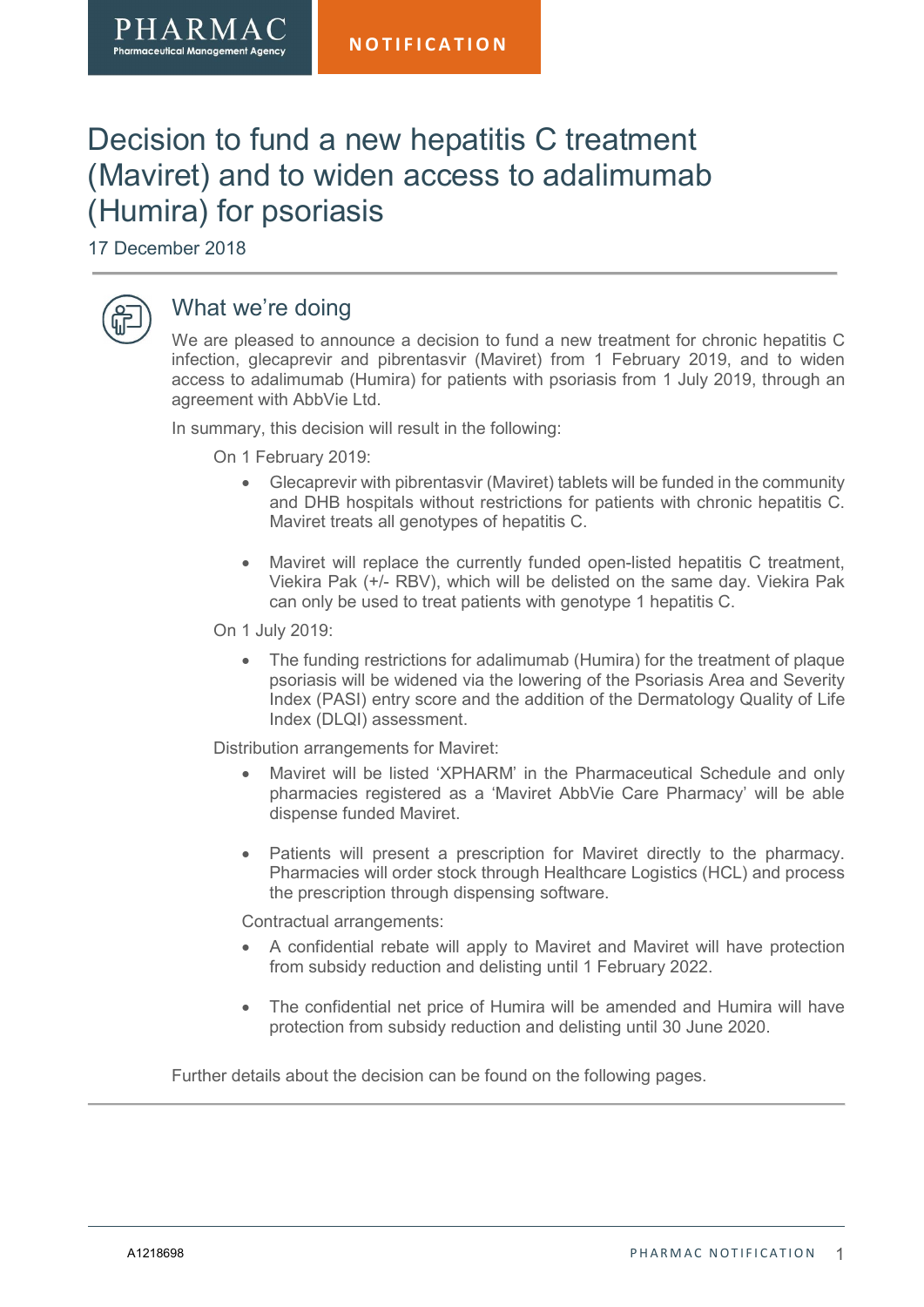



## Any changes to the original proposal?

This proposal was the subject of a [consultation letter](https://www.pharmac.govt.nz/news/consultation-2018-07-20-hep-c-glecaprevir-pibrentasvir/) dated 20 July 2018, with further updates provided on [27 August 2018](https://www.pharmac.govt.nz/news/consultation-2018-08-27-hep-c-glecaprevir-pibrentasvir-2/) and [24 October 2018.](https://www.pharmac.govt.nz/news/notification-2018-10-24-hep-c-glecaprevir-pibrentasvir/) Having carefully considered consultation feedback, we have made the following changes:

- Maviret will be funded from 1 February 2019.
- Funded access to adalimumab (Humira) for the indication of plaque psoriasis will be widened from 1 July 2019.
- The commercial arrangement with AbbVie for Humira has been changed to include an amendment to the confidential net price and an extension of subsidy and delisting protection for Humira until 30 June 2020.

### Who we think will be most interested

- People with chronic hepatitis C infection.
- People with chronic plaque psoriasis.
- Gastroenterologists, infectious disease specialists, general practitioners, nurses, dermatologists.
- Organisations that support people at risk of chronic hepatitis C infection.
- Hospital and community pharmacists, DHBs, suppliers and wholesalers.
- Pharmacy software vendors.



## What will the effect of the Maviret decision be?

### For people starting treatment

All treatment-naive people with chronic hepatitis C will be able to access a funded treatment, regardless of disease genotype. There will be no prescription co-payment for Maviret.

Maviret may be an option for people who have previously been unsuccessfully treated for hepatitis C with other treatments. These people should discuss their treatment options with their doctor.

People who are not able to take Maviret, for example because their liver disease is too advanced, may be eligible for funded ledipasvir with sofosbuvir (Harvoni – see below).

#### For people already on treatment

People who have already started a treatment course of Viekira Pak +/- RBV or Harvoni will be able to complete their course and will not need to switch therapies. Their pharmacy will have their complete funded course.

#### For people with hepatic impairment

Maviret is not recommended for people with moderate hepatic (liver) impairment (Child-Pugh B) and it is contraindicated in those with severe hepatic impairment (Child-Pugh C). Ledipasvir with sofosbuvir (Harvoni) remains a funded treatment option for these people [via current access criteria and distribution arrangements through the Hepatitis C Treatment](https://www.pharmac.govt.nz/medicines/my-medicine-has-changed/hepatitis-c-treatments/)  Panel.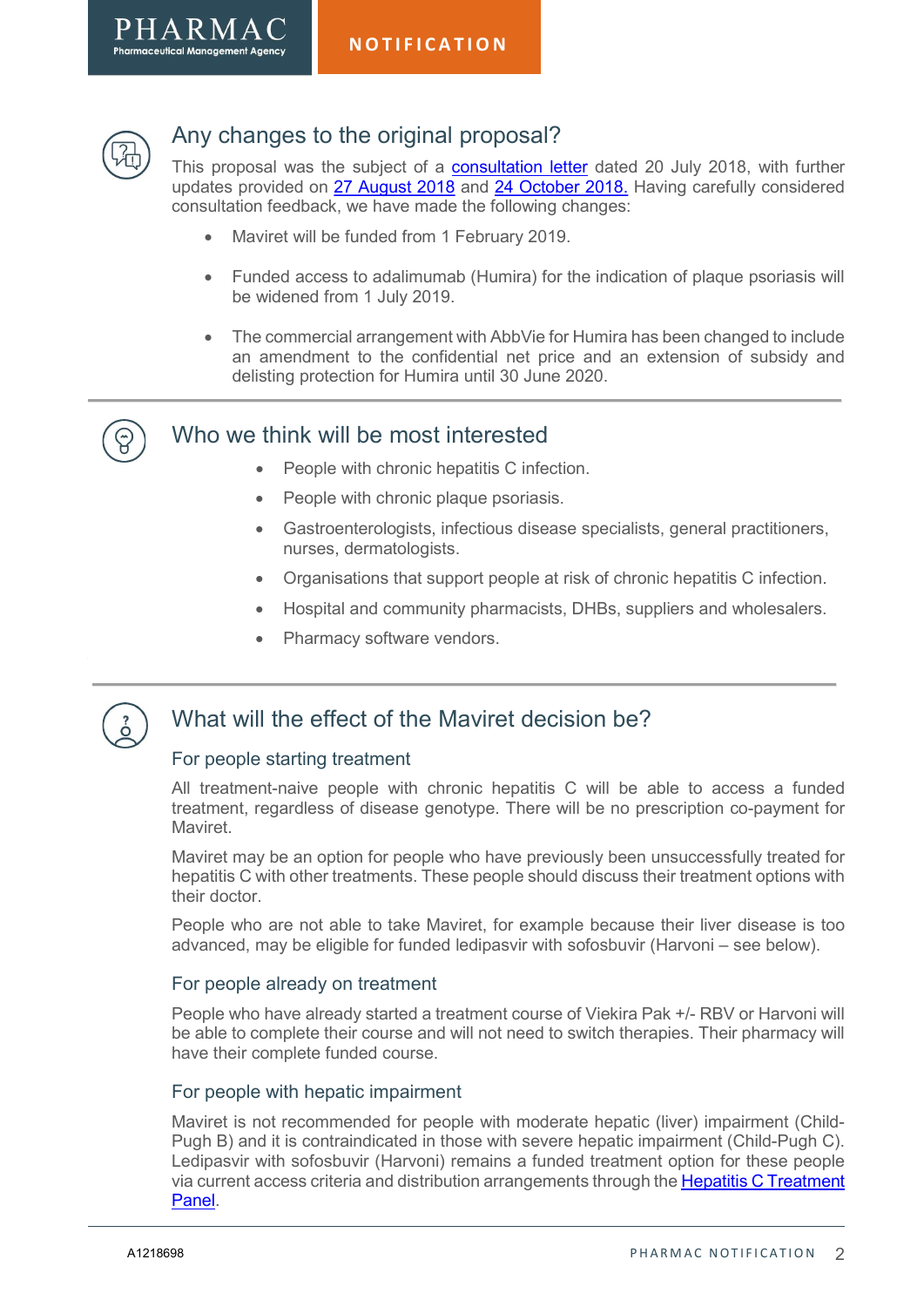#### For community pharmacies

PHARMA **Pharmaceutical Management /** 

> A slightly different distribution mechanism to the current system in place for Viekira Pak +/- RBV will be used for Maviret. This is to align distribution with standard pharmacy processes as much as possible. More details on this mechanism are outlined in the 'Detail of the decision' section.

#### For hospital pharmacies

Maviret will be listed in Section H of the Pharmaceutical Schedule subject to supply being sourced through PHARMAC's approved distribution mechanism. Hospital pharmacies will need to process any usage through community dispensing software and be registered with the Maviret AbbVie Care Pharmacy Programme in order to be provided with stock and receive the professional fee-for-service.

#### For prescribers

Prescribers will be able to prescribe Maviret for all people with chronic hepatitis C, as clinically appropriate. For those with moderate to severe hepatic impairment, Harvoni remains a funded treatment option.

Prescriptions for Maviret should be provided to the patient, who will need to present it at a Maviret AbbVie Care registered pharmacy. A list of these pharmacies will be available at www.maviret.co.nz from 1 February 2019. This differs from the current Viekira Pak arrangement where prescribers provide a distribution request directly to PHARMAC.

Where a Maviret AbbVie Care pharmacy is not accessible, the prescriber can request an 'alternative distribution form' to arrange medication counselling and delivery; these forms can be accessed via the 'find a pharmacy' feature at www.maviret.co.nz from 1 February 2019.

The 'health pathways', or a DHB's equivalent clinical support platform, will be updated by the Ministry of Health to reflect these changes.

#### For DHBs

Funding of this new treatment may lead to an increase in demand for related services such as liver elastography scans (eg Fibroscan®).

In the long term, treatment of hepatitis C with Maviret is expected to reduce demand for services such as late stage liver care, hepatocellular carcinoma support and liver transplantation.

### What will the effect of the Humira decision be?

From 1 July 2019, relevant prescribers will be able to consider treatment with funded Humira in patients with chronic plaque psoriasis who have a PASI score of greater than 10 (previously the PASI score had to be greater than 15). The amendments to the funding criteria will also allow for the DLQI to be used as an alternative assessment of treatment response.

All other criterion relating to the use of Humira for chronic plaque psoriasis remain unchanged and there are no changes to the criteria for other funded indications of Humira.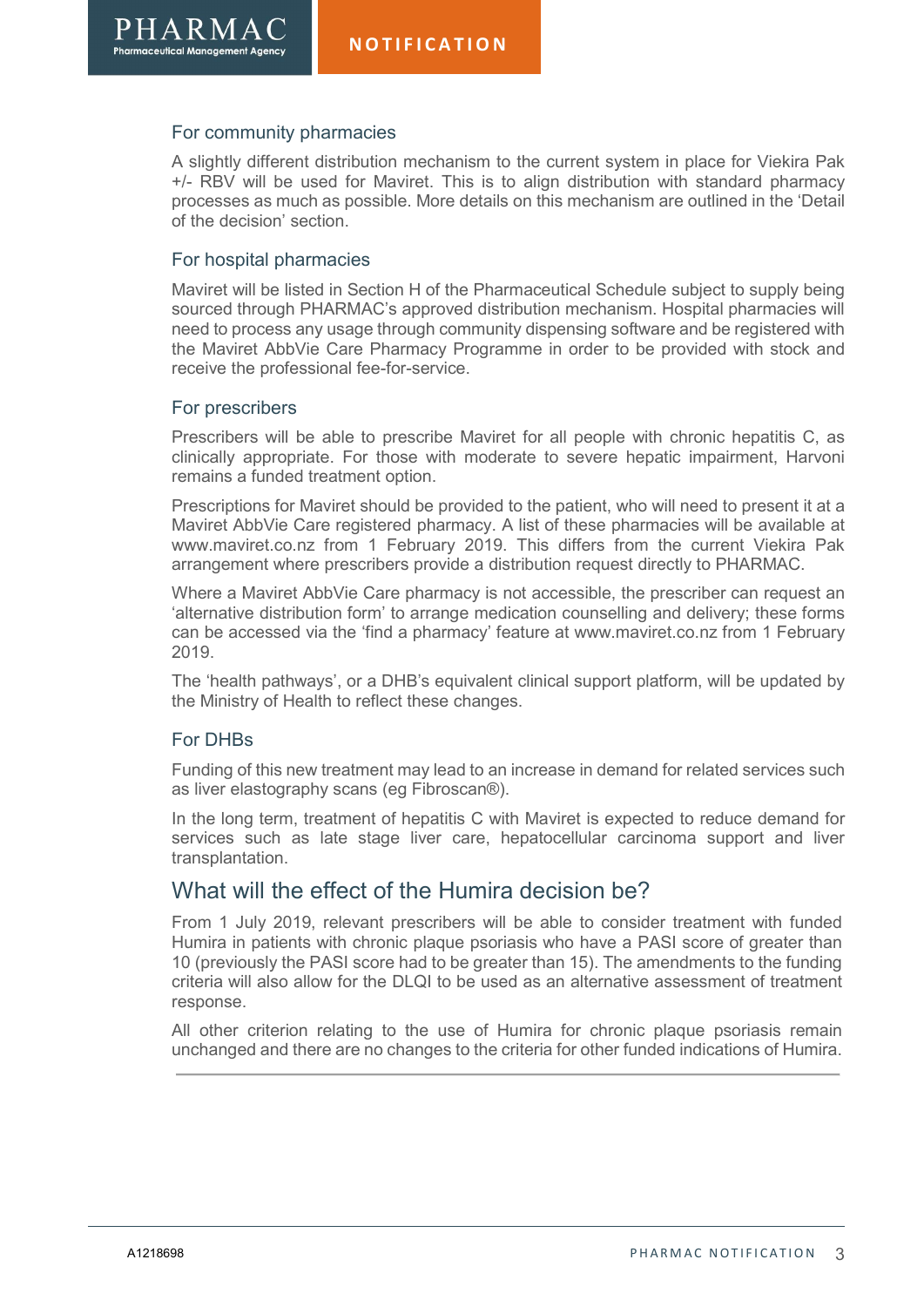



# Details of this decision

### Listing of glecaprevir with pibrentasvir (Maviret)

Maviret will be listed without restrictions in Section B (the Community) and Part II of Section H (the Hospital Medicines List) of the Pharmaceutical Schedule on 1 February 2019 as follows:

| Chemical                         | Presentation                                       | <b>Brand</b> | Pack size | Price and<br>subsidy |
|----------------------------------|----------------------------------------------------|--------------|-----------|----------------------|
| glecaprevir with<br>pibrentasvir | Tab 100 mg with<br>pibrentasvir 40 mg (84 tablets) | Maviret      | 84 OP     | \$24,750             |

- Maviret will have subsidy and delisting protection until 1 February 2022.
- A confidential rebate will apply to Maviret, reducing the net price to the Funder.
- The Section H listing will direct hospital pharmacies to use the community based claiming and distribution process described below.

#### **Distribution**

An alternative distribution mechanism for Maviret, that does not utilise the Community Pharmacy Services Agreement (CPSA), will be in place by 1 February 2019. This will be similar to the way Viekira Pak is currently distributed. Only pharmacies registered as a Maviret AbbVie Care Pharmacy can provide funded Maviret.

Further detail on the processes and requirements for pharmacies is detailed below:

- Maviret will be listed in the Pharmaceutical Schedule as 'XPHARM' meaning no claim will be made through the normal pharmacy claiming process.
- Pharmacies will need to complete the 'Maviret online Quality Use of Medicines training' and agree to the terms and conditions for the Maviret AbbVie Care Pharmacy Programme to become a Maviret AbbVie Care Pharmacy. All existing Viekira Pak AbbVie Care pharmacies would also need to complete the training. The training will take approximately 2 hours to complete and pharmacies can go to www.abbviecarepharmacy.co.nz to start their registration.
- Pharmacies will need a current Healthcare Logistics trading account to order Maviret stock via their dispensing software. This functionality will only be activated once registration as a Maviret AbbVie Care pharmacy is complete.
- Maviret will be provided to Maviret AbbVie Care Pharmacies free of charge. This means pharmacies will not be left with the liability of expensive stock.
- Pharmacies will receive stock for the complete course of treatment per order and dispense to the patient monthly.
- Patients will present their prescription for Maviret to a Maviret AbbVie Care registered pharmacy; a list of these pharmacies will be available at www.maviret.co.nz from 1 February 2019.
- Pharmacies will dispense the prescription with an 'NS' patient code.
- Pharmacy software vendors (Toniq and RxOne) have made necessary changes and tested their systems to enable dispensing data capture with the proposed mechanism of dispensing using the NS patient code.
- Pharmacies will receive a professional fee-for-service for the training, ordering, dispensing, administration and patient services related to Maviret.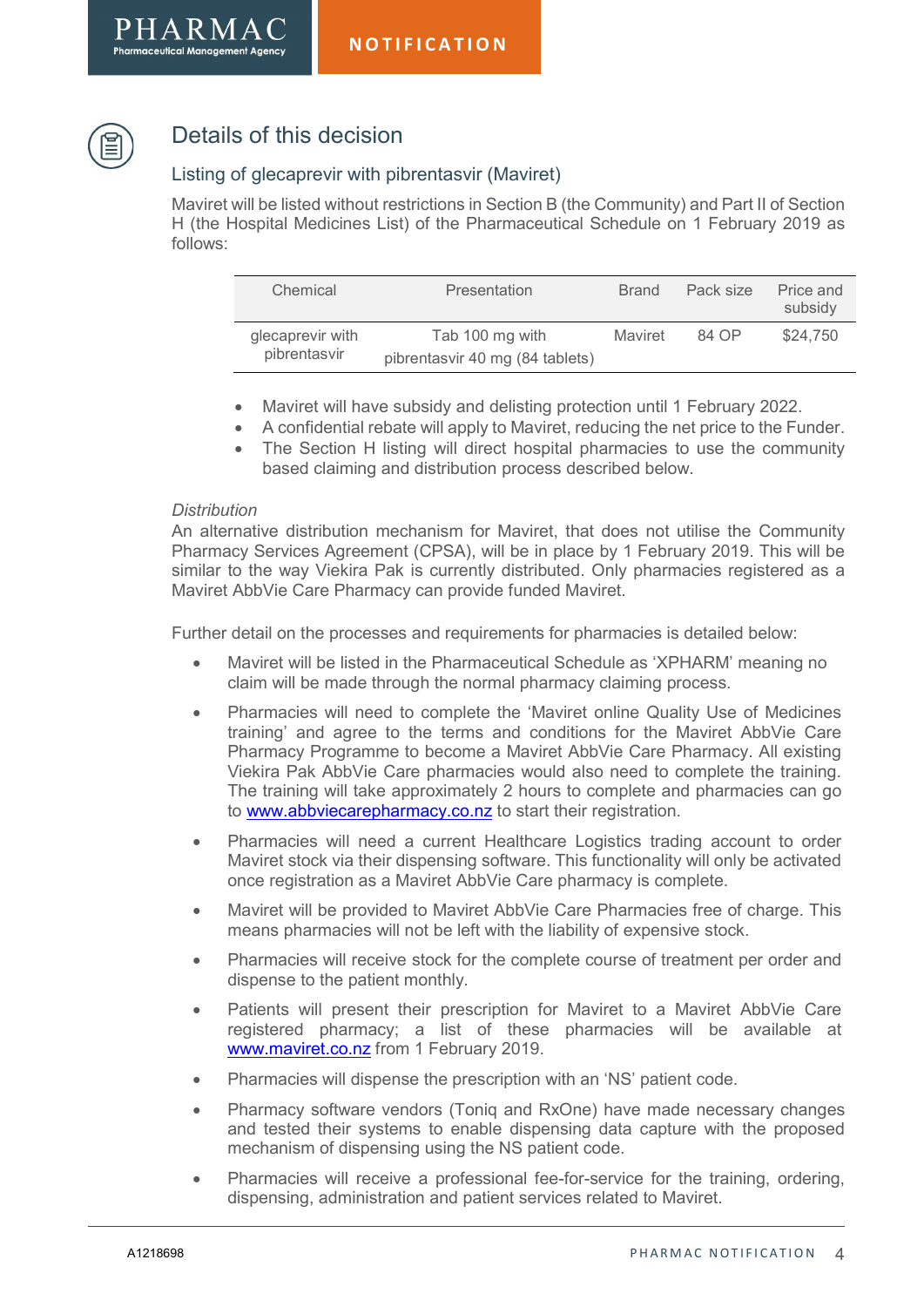#### Delisting of Viekira Pak and Viekira Pak-RBV

 $PHARMAC$ 

On 1 February 2019, Viekira Pak and Viekira Pak-RBV will be delisted from Section B and Part II of Section H of the Pharmaceutical Schedule.

Pharmacies with people who have already commenced on Viekira Pak +/- RBV therapy will have received the full subsidised treatment course. The delisting will not affect these people currently taking Viekira Pak +/- RBV and pharmacies will be expected to provide these people with the complete treatment course as per the prescribed regimen.

#### Adalimumab (Humira and HumiraPen) restriction and contractual changes

The price and subsidy of Humira/HumiraPen will remain unchanged. The confidential net price of Humira has been amended and Humira/HumiraPen will have subsidy and delisting protection to 30 June 2020.

On 1 July 2019, the funding restrictions for adalimumab for the indication of severe chronic plaque psoriasis will be amended in Section B of the Pharmaceutical Schedule as detailed below (additions in bold, deletions in strikethrough). Similar amendments will be made to the Hospital Restrictions for adalimumab in Part II of Section H. There are no other changes to the funding restrictions for adalimumab.

> Initial application — (severe chronic plaque psoriasis) only from a dermatologist. Approvals valid for 4 months for applications meeting the following criteria: Either:

1 Both:

1.1 The patient has had an initial Special Authority approval for etanercept for severe chronic plaque psoriasis; and

1.2 Either:

- 1.2.1 The patient has experienced intolerable side effects from etanercept; or
- 1.2.2 The patient has received insufficient benefit from etanercept to meet the renewal criteria for etanercept for severe chronic plaque psoriasis; or

#### 2 All of the following:

- 2.1 Either:
	- 2.1.1 Patient has "whole body" severe chronic plaque psoriasis with a Psoriasis Area and Severity Index (PASI) score of greater than 15 10, where lesions have been present for at least 6 months from the time of initial diagnosis; or
	- 2.1.2 Patient has severe chronic plaque psoriasis of the face, or palm of a hand or sole of a foot, where the plaque or plaques have been present for at least 6 months from the time of initial diagnosis; and
	- 2.2 Patient has tried, but had an inadequate response (see Note) to, or has experienced intolerable side effects from, at least three of the following (at maximum tolerated doses unless contraindicated): phototherapy, methotrexate, ciclosporin, or acitretin; and
	- 2.3 A PASI assessment or Dermatology Quality of Life Index (DLQI) assessment has been completed for at least the most recent prior treatment course (but preferably all prior treatment courses), preferably while still on treatment but no longer than 1 month following cessation of each prior treatment course; and
	- 2.4 The most recent PASI or DLQI assessment is no more than 1 month old at the time of application.

Note: "Inadequate response" is defined as: for whole body severe chronic plaque psoriasis, a PASI score of greater than 1510, as assessed preferably while still on treatment but no longer than 1 month following cessation of the most recent prior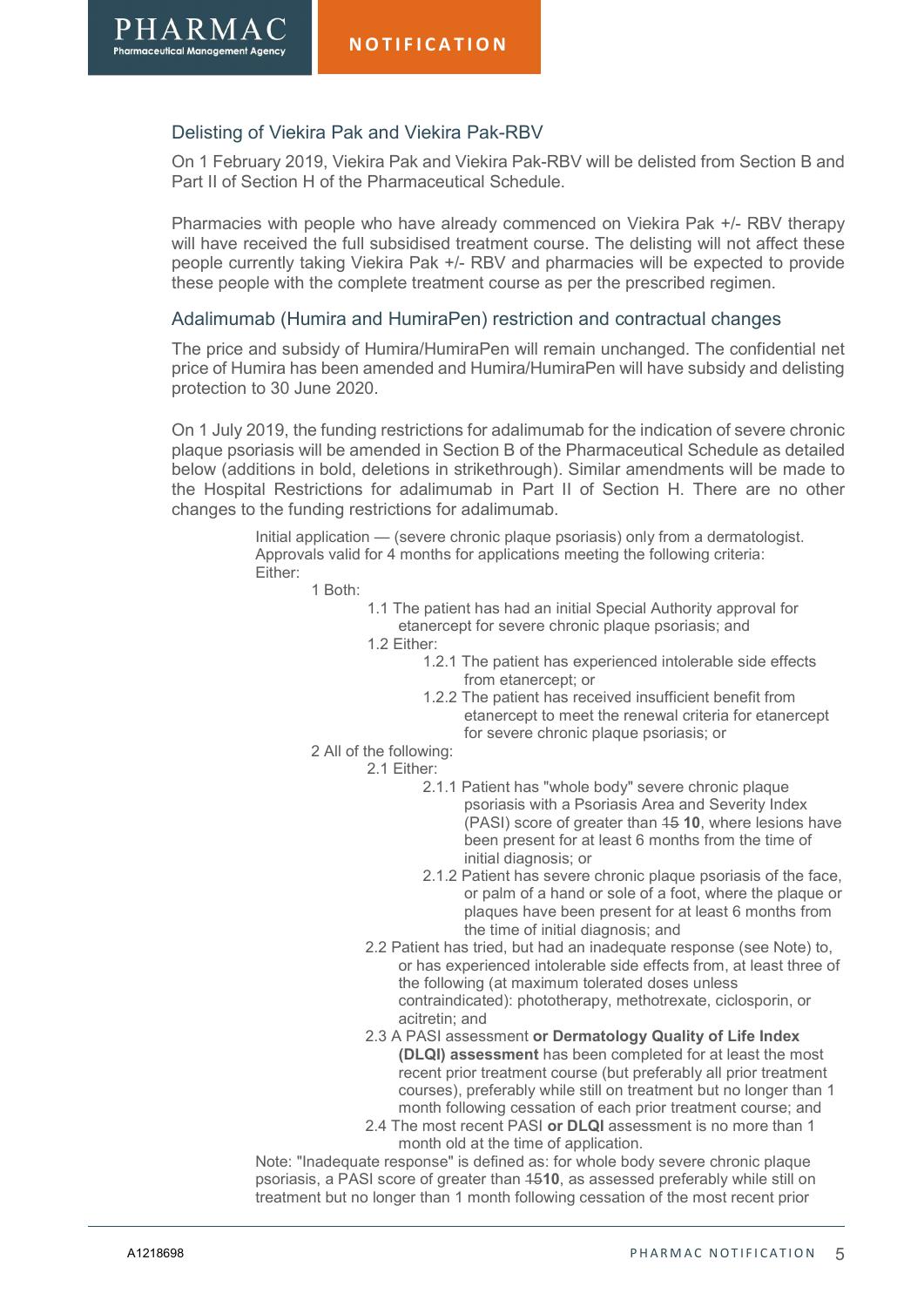treatment; for severe chronic plaque psoriasis of the face, hand or foot, at least 2 of the 3 PASI symptom subscores for erythema, thickness and scaling are rated as severe or very severe, and the skin area affected is 30% or more of the face, palm of a hand or sole of a foot, as assessed preferably while still on treatment but no longer than 1 month following cessation of the most recent prior treatment.

Renewal — (severe chronic plaque psoriasis) only from a dermatologist or Practitioner on the recommendation of a dermatologist. Approvals valid for 6 months for applications meeting the following criteria:

All of the following:

1 Either:

1.1 Applicant is a dermatologist; or

1.2 Applicant is a Practitioner and confirms that a dermatologist has provided a letter, email or fax recommending that the patient continues with adalimumab treatment; and

2 Either:

2.1 Both:

2.1.1 Patient had "whole body" severe chronic plaque psoriasis at the start of treatment; and

- 2.1.2 Either
	- 2.1.2.1 Following each prior adalimumab treatment course the patient has a PASI score which is reduced by 75% or more, or is sustained at this level, when compared with the pretreatment baseline value; or
	- 2.1.2.2 Following each prior adalimumab treatment course the patient has a Dermatology Quality of Life Index (DLQI) improvement of 5 or more, when compared with the pre-treatment baseline value; or
- 2.2 Both:

2.2.1 Patient had severe chronic plaque psoriasis of the face, or palm of a hand or sole of a foot at the start of treatment; and

- 2.2.2 Either:
	- 2.2.2.1 Following each prior adalimumab treatment course the patient has a reduction in the PASI symptom subscores for all 3 of erythema, thickness and scaling, to slight or better, or sustained at this level, as compared to the treatment course baseline values; or
	- 2.2.2.2 Following each prior adalimumab treatment course the patient has a reduction of 75% or more in the skin area affected, or sustained at this level, as compared to the pretreatment baseline value; and

3 Adalimumab to be administered at doses no greater than 40 mg every 14 days.

Note: A treatment course is defined as a minimum of 12 weeks of adalimumab treatment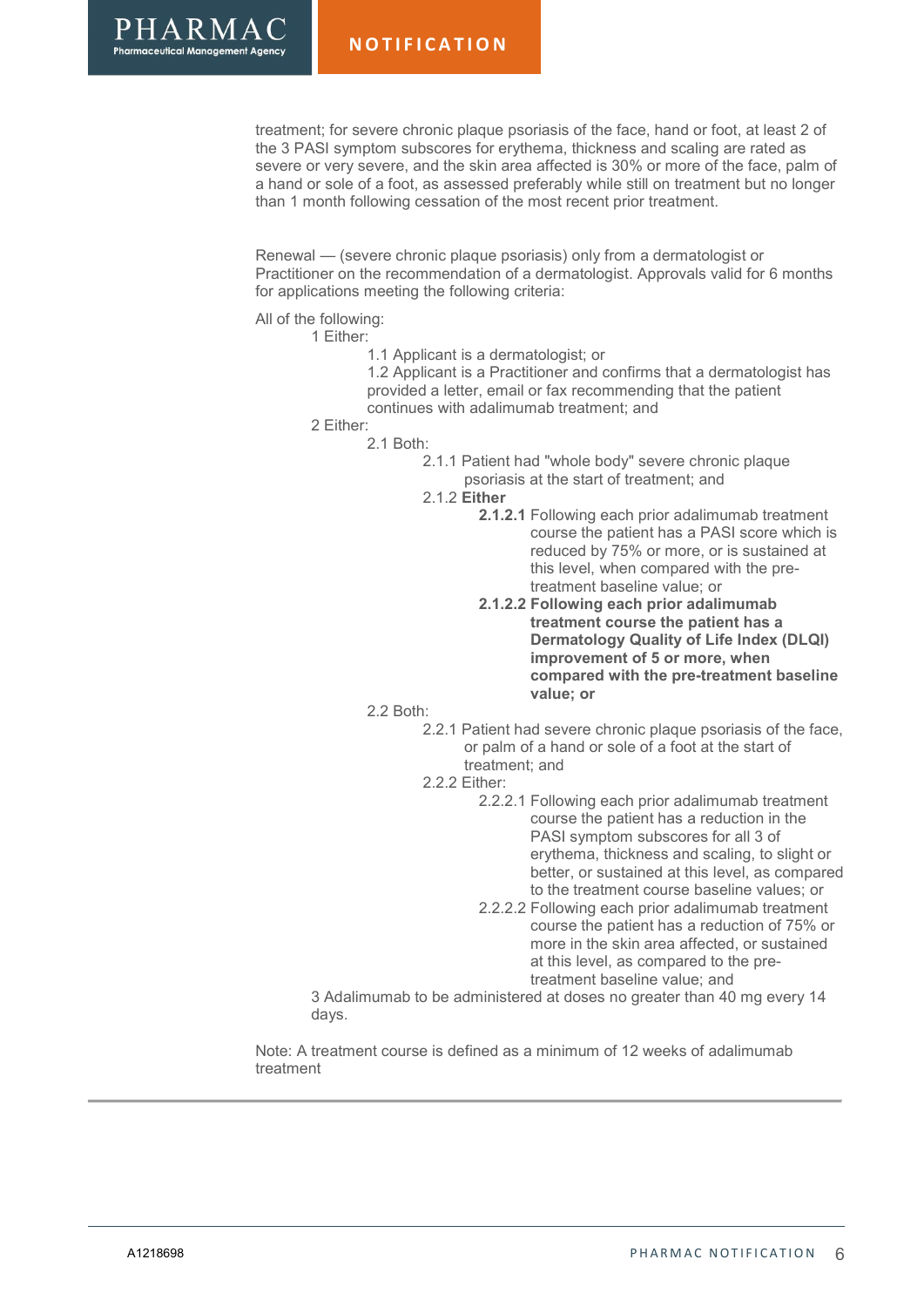



# Our response to what you told us

We're really grateful for the time people took to respond to this consultation. All consultation responses received by 13 August 2018 were considered in their entirety when making a decision. Most responses were fully supportive of the proposal. The table below summarises the main themes raised in feedback, along with any changes we have made after listening to you, and our comments on the feedback.

If you have any questions, you can email us at **enquiry@pharmac.govt.nz** or call our tollfree number (9 am to 5 pm, Monday to Friday) on 0800 66 00 50.

| <b>Theme</b>                                                                                                                                                                                                                                                                                                                                                                                                 | <b>PHARMAC Comment</b>                                                                                                                                                                                                                                                                                                                                                                                                                                                                                               |  |  |  |
|--------------------------------------------------------------------------------------------------------------------------------------------------------------------------------------------------------------------------------------------------------------------------------------------------------------------------------------------------------------------------------------------------------------|----------------------------------------------------------------------------------------------------------------------------------------------------------------------------------------------------------------------------------------------------------------------------------------------------------------------------------------------------------------------------------------------------------------------------------------------------------------------------------------------------------------------|--|--|--|
| Feedback regarding Maviret dispensing and distribution arrangements                                                                                                                                                                                                                                                                                                                                          |                                                                                                                                                                                                                                                                                                                                                                                                                                                                                                                      |  |  |  |
| Queries/concerns about the distribution<br>mechanism, including location of<br>pharmacies, number of pharmacies,<br>and accessibility of information about<br>pharmacies that would be able to<br>dispense Maviret.                                                                                                                                                                                          | Any pharmacy can be part of the AbbVie Care Pharmacy<br>programme. Details of pharmacies that choose to be part of the<br>programme will be available on the following website<br>www.maviret.co.nz from 1 February 2019. The programme is<br>very similar to the current arrangement for Viekira Pak. We will<br>work with AbbVie and pharmacies to ensure appropriate<br>locations and numbers of pharmacies.                                                                                                      |  |  |  |
| How would prisons be serviced?                                                                                                                                                                                                                                                                                                                                                                               | Prisons will be served as per current arrangements. Pharmacies<br>that provide medication to prisons can provide Maviret as long<br>as they are registered with AbbVie to do so.                                                                                                                                                                                                                                                                                                                                     |  |  |  |
| How is the handling fee being paid?                                                                                                                                                                                                                                                                                                                                                                          | Any fee for service paid to pharmacies will be processed by<br>Healthcare Logistics (HCL) on behalf of AbbVie.                                                                                                                                                                                                                                                                                                                                                                                                       |  |  |  |
| <b>Prescribing and patient management</b>                                                                                                                                                                                                                                                                                                                                                                    |                                                                                                                                                                                                                                                                                                                                                                                                                                                                                                                      |  |  |  |
| Nurse prescribers should be able to<br>prescribe funded Maviret.                                                                                                                                                                                                                                                                                                                                             | Maviret will be funded without restrictions. Funded Maviret will be<br>dispensed to any patient with a prescription written by any<br>person (including nurse prescribers) lawfully able to prescribe it.                                                                                                                                                                                                                                                                                                            |  |  |  |
| Treatment of treatment-experienced<br>patients with hepatitis C should be done<br>in secondary care.                                                                                                                                                                                                                                                                                                         | The Ministry of Health is updating 'Health Pathways' and similar<br>clinical decision-making tools to guide clinicians about how and<br>when patients should be treated in primary care vs secondary<br>care.                                                                                                                                                                                                                                                                                                        |  |  |  |
| Uncertainty about which patients would<br>be considered unsuitable for Marivet,<br>noting that Maviret is not<br>contraindicated in patients with<br>cirrhosis.                                                                                                                                                                                                                                              | Maviret will be open-listed; however, as noted in the prescribing<br>information on the <b>Medsafe website</b> , it is not recommended in<br>patients with moderate hepatic impairment and is contraindicated<br>in patients with severe hepatic impairment. We are aware that<br>cirrhotic patients are currently referred to secondary services for<br>treatment. These patients may be treated with either Maviret or<br>Harvoni, at the treating specialist's discretion, depending on<br>clinical circumstance. |  |  |  |
| Further treatments should be funded for<br>groups of people with hepatitis C who<br>would still have suboptimal or no<br>treatment options despite the funding of<br>Maviret; specifically, patients for whom<br>a direct acting antiviral (DAA) treatment<br>has failed should receive Maviret plus<br>sofosbuvir (and possibly with ribavirin),<br>or sofosbuvir / velpatasvir / voxilaprevir<br>(Vosevi). | We acknowledge that there is a small subgroup of patients with<br>remaining unmet clinical need. This decision will not prevent us<br>from considering funding of other hepatitis C treatments for<br>these patients and we continue to work with potential suppliers<br>of these products.<br>We intend to seek further advice on this at the next Anti-infective<br>Subcommittee of the Pharmacology and Therapeutics Advisory<br>Committee (PTAC) meeting.                                                        |  |  |  |
| Patients with decompensated cirrhosis<br>should receive sofosbuvir / velpatasvir<br>(Epclusa) in place of Harvoni as<br>responders consider this would be<br>cheaper due to treatment duration and<br>higher efficacy.                                                                                                                                                                                       | See above.                                                                                                                                                                                                                                                                                                                                                                                                                                                                                                           |  |  |  |